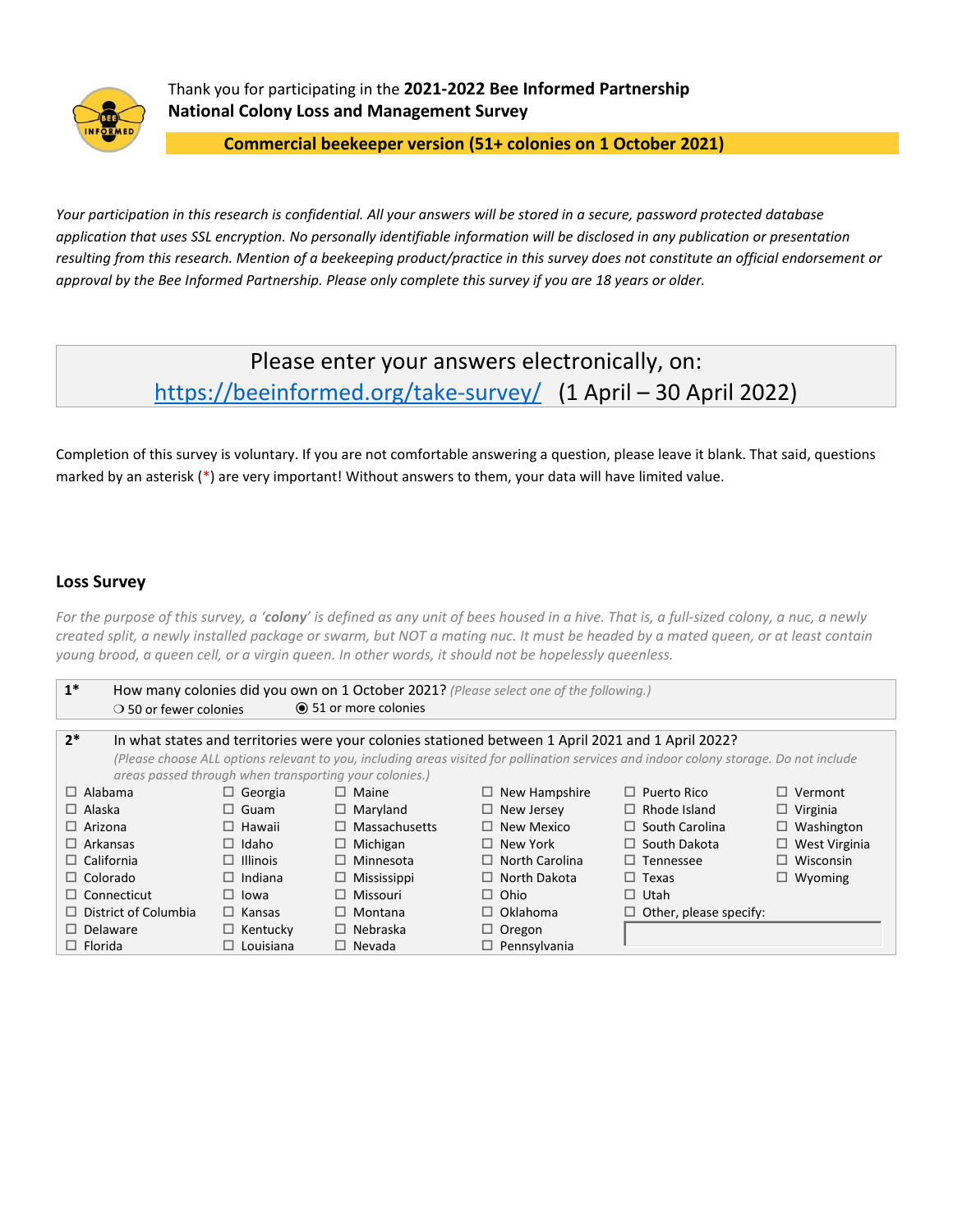## Time Period Covered by this Survey:

The survey covers the period between the start of summer 2021 and the start of summer 2022.

Starting last year, for commercial beekeepers we consider the 'Start of Summer' to be the **morning of the date you made your first split** of the year. We want to know your number before you started splitting.

If you did not make any splits before April 1<sup>st</sup>, then we consider April 1<sup>st</sup> to be your 'Start of Summer'.

*For example, if you started making your first splits of 2021 on 15 March 2021, your 'Start of Summer 2021' was 15 March 2021. BUT, if you started making your first splits of 2021 on 20 April 2021, then your 'Start of Summer 2021' was 1 April 2021.*

*If you started making your first splits of this year on 19 March 2022, your 'Start of Summer 2022' was 19 March 2022. If you have not made any splits by 1 April 2022, then we will consider your 'Start of Summer 2022' to be 1 April 2022.*

Note that 1 October 2021 is always the '**Start of Winter 2021-22**'.

#### **Please refer to these definitions and the timeline below when completing the survey.**



*Your answers to the next two questions will determine what dates to use as your 'Start of Summer 2020' and 'Start of Summer 2021' for the rest of the survey.*

| $3*$ | Did you make one or more split during 2021? |                |                                                                                         |                                                                                           |  |  |  |  |  |  |  |  |
|------|---------------------------------------------|----------------|-----------------------------------------------------------------------------------------|-------------------------------------------------------------------------------------------|--|--|--|--|--|--|--|--|
|      | $\bigcirc$ No                               | ○ Yes          | If Yes, on what date did                                                                |                                                                                           |  |  |  |  |  |  |  |  |
|      | (1 April 2021 is                            |                | you start splitting in                                                                  | (If this date is before 1 April 2021, this is your 'Start of Summer 2021'.                |  |  |  |  |  |  |  |  |
|      | your 'Start of                              |                | 2021?                                                                                   | Otherwise, 1 April 2021 is your 'Start of Summer 2021')                                   |  |  |  |  |  |  |  |  |
|      | Summer 2021')                               |                |                                                                                         |                                                                                           |  |  |  |  |  |  |  |  |
| $4*$ | Did you make one or more split during 2022? |                |                                                                                         |                                                                                           |  |  |  |  |  |  |  |  |
|      | $\bigcirc$ No                               | $\bigcirc$ Yes | If Yes, on what date did                                                                |                                                                                           |  |  |  |  |  |  |  |  |
|      | (1 April 2022 is                            |                | you start splitting in                                                                  | (This date is your 'Start of Summer 2022')                                                |  |  |  |  |  |  |  |  |
|      | your 'Start of                              |                | 2022?                                                                                   |                                                                                           |  |  |  |  |  |  |  |  |
|      | <b>Summer 2022')</b>                        |                |                                                                                         |                                                                                           |  |  |  |  |  |  |  |  |
| $5*$ |                                             |                | How many colonies did you own at each time?                                             |                                                                                           |  |  |  |  |  |  |  |  |
|      | <b>Start of Summer 2021</b>                 |                | 1 October 2021                                                                          | <b>Start of Summer 2022</b>                                                               |  |  |  |  |  |  |  |  |
|      |                                             |                |                                                                                         |                                                                                           |  |  |  |  |  |  |  |  |
|      |                                             |                |                                                                                         |                                                                                           |  |  |  |  |  |  |  |  |
| 6    |                                             |                |                                                                                         | How strong was your average colony at each time? Estimate the number of 'frames of bees'. |  |  |  |  |  |  |  |  |
|      |                                             |                | (One 'frame of bees' = One deep Langstroth frame fully occupied by bees on both sides). |                                                                                           |  |  |  |  |  |  |  |  |
|      | <b>Start of Summer 2021</b>                 |                | 1 October 2021                                                                          | <b>Start of Summer 2022</b>                                                               |  |  |  |  |  |  |  |  |
|      |                                             |                |                                                                                         |                                                                                           |  |  |  |  |  |  |  |  |
|      |                                             |                |                                                                                         |                                                                                           |  |  |  |  |  |  |  |  |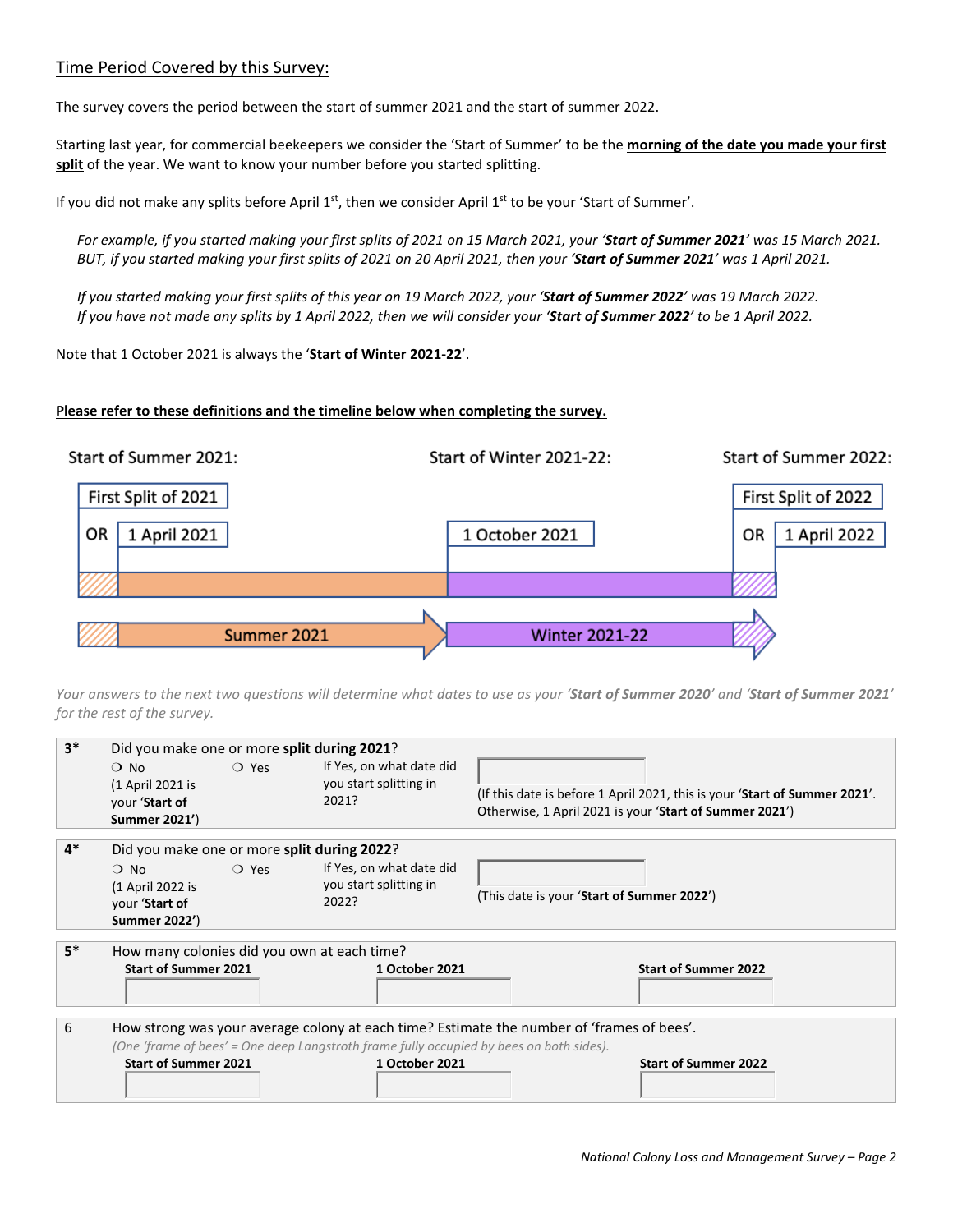| $7*$  |                                                                        | How many colonies did you obtain from outside your operation                                    | Remember: 'Summer 2021 is defined as the period                                                                                          |  |  |  |  |  |  |
|-------|------------------------------------------------------------------------|-------------------------------------------------------------------------------------------------|------------------------------------------------------------------------------------------------------------------------------------------|--|--|--|--|--|--|
|       | during each period?                                                    |                                                                                                 | between your 'Start of Summer 2021' and '1 October                                                                                       |  |  |  |  |  |  |
|       |                                                                        | (Please include both those that did AND did not successfully survive in your                    | 2021. 'Winter 2021-22' is defined as the period                                                                                          |  |  |  |  |  |  |
|       | operation after your initial installation.)                            |                                                                                                 | between 1 October 2021 and your 'Start of Summer                                                                                         |  |  |  |  |  |  |
|       | Summer 2021                                                            | <b>Winter 2021-22</b>                                                                           | 2022'.                                                                                                                                   |  |  |  |  |  |  |
|       |                                                                        |                                                                                                 |                                                                                                                                          |  |  |  |  |  |  |
|       |                                                                        |                                                                                                 |                                                                                                                                          |  |  |  |  |  |  |
| $8*$  |                                                                        | How much net increase in colonies did you make from splitting your                              | Examples of net increase by splitting:                                                                                                   |  |  |  |  |  |  |
|       | own colonies during each period?                                       |                                                                                                 | 1) You might break down an entire colony while making                                                                                    |  |  |  |  |  |  |
|       |                                                                        | (Please include both those that did AND did not successfully survive. Also                      | splits. If you break down 1 colony into 3 smaller<br>colonies, this represents a net increase of 2 colonies.                             |  |  |  |  |  |  |
|       | include packages, nucs, and splits that were eventually sold.)         |                                                                                                 | 2) You might take extra bees and brood from strong                                                                                       |  |  |  |  |  |  |
|       | Summer 2021                                                            | <b>Winter 2021-22</b>                                                                           | colonies. Two strong colonies results in one new colony                                                                                  |  |  |  |  |  |  |
|       |                                                                        |                                                                                                 | AND the two original colonies. This represents a net                                                                                     |  |  |  |  |  |  |
|       |                                                                        |                                                                                                 | increase of 1 colony.                                                                                                                    |  |  |  |  |  |  |
| $9*$  |                                                                        | How many colonies did you sell or give away during each period?                                 | Remember: our definition of a colony includes full-sized                                                                                 |  |  |  |  |  |  |
|       | Summer 2021                                                            | <b>Winter 2021-22</b>                                                                           | colonies, as well as newly made splits/nucs and                                                                                          |  |  |  |  |  |  |
|       |                                                                        |                                                                                                 | packages.                                                                                                                                |  |  |  |  |  |  |
|       |                                                                        |                                                                                                 |                                                                                                                                          |  |  |  |  |  |  |
| $10*$ |                                                                        | How much was your net decrease in colonies due to intentionally                                 | Example of net decrease by combining: You might                                                                                          |  |  |  |  |  |  |
|       | combining your colonies?                                               |                                                                                                 | combine 2 weak colonies into one. This represents a                                                                                      |  |  |  |  |  |  |
|       | Summer 2021                                                            | <b>Winter 2021-22</b>                                                                           | net decrease of 1 colony.                                                                                                                |  |  |  |  |  |  |
|       |                                                                        |                                                                                                 |                                                                                                                                          |  |  |  |  |  |  |
|       |                                                                        |                                                                                                 |                                                                                                                                          |  |  |  |  |  |  |
| $11*$ |                                                                        | What percentage of loss over the last winter (Winter 2021-22) would you consider                | Between                                                                                                                                  |  |  |  |  |  |  |
|       | acceptable?                                                            |                                                                                                 | $0 - 100%$                                                                                                                               |  |  |  |  |  |  |
| 12    |                                                                        | What factors do you think were the most prominent cause(s) of colony death in your operation in |                                                                                                                                          |  |  |  |  |  |  |
|       | Summer 2021? (Select up to 3)                                          |                                                                                                 |                                                                                                                                          |  |  |  |  |  |  |
|       | $\Box$ I did not experience summer loss                                | $\Box$ Natural disaster (e.g. hurricane, flood)                                                 | $\Box$ Shipping stress (e.g. overheating, truck issues)                                                                                  |  |  |  |  |  |  |
|       | $\Box$ Adverse weather (e.g. drought)                                  | $\Box$ Nutritional stress (pollen deprivation)                                                  | $\Box$ Equipment failure (e.g. moisture, ventilation)                                                                                    |  |  |  |  |  |  |
|       | $\Box$ Brood diseases (e.g. EFB, AFB)                                  | $\Box$ Starvation (honey/nectar/sugar water)                                                    | $\Box$ Failure of environmental controls in sheds                                                                                        |  |  |  |  |  |  |
|       | $\Box$ Queen issues                                                    | $\Box$ Non-apicultural pesticides                                                               | $\Box$ Predators (e.g. bears)                                                                                                            |  |  |  |  |  |  |
|       | $\Box$ I don't know                                                    | $\Box$ Apicultural treatments (e.g. formic acid,                                                | $\Box$ Scavenger pests (e.g. small hive beetle, wax                                                                                      |  |  |  |  |  |  |
|       |                                                                        | amitraz)                                                                                        | moth)                                                                                                                                    |  |  |  |  |  |  |
|       | $\Box$ Other, please specify:                                          |                                                                                                 | $\Box$ Varroa mites and associated viruses                                                                                               |  |  |  |  |  |  |
| 13    |                                                                        | What factors do you think were the most prominent cause(s) of colony death in your operation in |                                                                                                                                          |  |  |  |  |  |  |
|       | Winter 2021-22? (Select up to 3)                                       |                                                                                                 |                                                                                                                                          |  |  |  |  |  |  |
|       | $\Box$ I did not experience winter loss                                | $\Box$ Natural disaster (e.g. hurricane, flood)                                                 | $\Box$ Shipping stress (e.g. overheating, truck issues)                                                                                  |  |  |  |  |  |  |
|       |                                                                        | $\Box$ Adverse weather (e.g. cold snap) $\Box$ Nutritional stress (pollen deprivation)          | $\Box$ Equipment failure (e.g. moisture, ventilation)                                                                                    |  |  |  |  |  |  |
|       | $\Box$ Brood diseases (e.g. EFB, AFB)                                  | □ Starvation (honey/nectar/sugar water)                                                         | $\Box$ Failure of environmental controls in sheds                                                                                        |  |  |  |  |  |  |
|       | $\Box$ Queen issues                                                    | $\Box$ Non-apicultural pesticides                                                               | $\Box$ Predators (e.g. bears)                                                                                                            |  |  |  |  |  |  |
|       | $\Box$ I don't know                                                    | $\Box$ Apicultural treatments (e.g. formic acid,                                                | $\Box$ Scavenger pests (e.g. small hive beetle, wax                                                                                      |  |  |  |  |  |  |
|       |                                                                        | amitraz)                                                                                        | moth)                                                                                                                                    |  |  |  |  |  |  |
|       |                                                                        |                                                                                                 | $\Box$ Varroa mites and associated viruses                                                                                               |  |  |  |  |  |  |
|       | $\Box$ Other, please specify:                                          |                                                                                                 |                                                                                                                                          |  |  |  |  |  |  |
| 14    |                                                                        | What was the ZIP code of your base of operations during the survey period?                      | 5-digit ZIP                                                                                                                              |  |  |  |  |  |  |
|       | (Please provide only one even if you keep bees in multiple locations.) |                                                                                                 | codes only                                                                                                                               |  |  |  |  |  |  |
| 15    |                                                                        |                                                                                                 | For each state you kept bees in, please give us a ZIP code that is centrally located in, or most representative of your                  |  |  |  |  |  |  |
|       | beekeeping area.                                                       |                                                                                                 |                                                                                                                                          |  |  |  |  |  |  |
|       |                                                                        |                                                                                                 | (Include states that your bees were set down in, including for indoor wintering, but not states that you only bought bees from or passed |  |  |  |  |  |  |
|       | through during transport.)                                             |                                                                                                 |                                                                                                                                          |  |  |  |  |  |  |
|       | <b>State</b>                                                           | <b>ZIP</b>                                                                                      |                                                                                                                                          |  |  |  |  |  |  |
|       |                                                                        | 5-digit ZIP codes only                                                                          |                                                                                                                                          |  |  |  |  |  |  |
|       |                                                                        |                                                                                                 |                                                                                                                                          |  |  |  |  |  |  |
|       |                                                                        | 5-digit ZIP codes only                                                                          |                                                                                                                                          |  |  |  |  |  |  |
|       |                                                                        |                                                                                                 |                                                                                                                                          |  |  |  |  |  |  |
|       |                                                                        | 5-digit ZIP codes only                                                                          |                                                                                                                                          |  |  |  |  |  |  |
|       |                                                                        |                                                                                                 |                                                                                                                                          |  |  |  |  |  |  |
|       |                                                                        | 5-digit ZIP codes only                                                                          |                                                                                                                                          |  |  |  |  |  |  |
|       |                                                                        |                                                                                                 |                                                                                                                                          |  |  |  |  |  |  |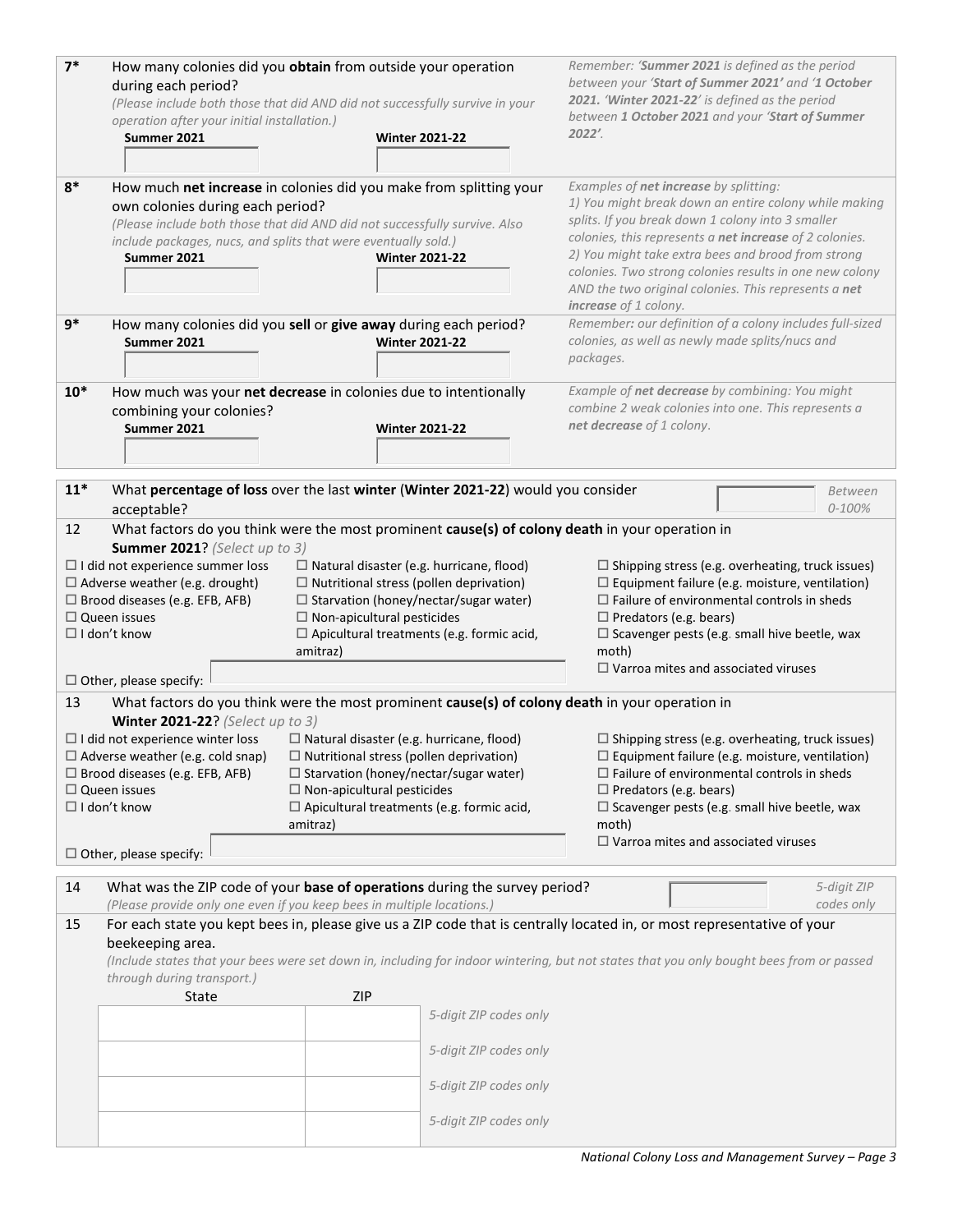| 16    | What percentage of the colonies you owned during the 2022 almond bloom<br>were used to pollinate almonds in California?                                                                                 | Between<br>$0 - 100%$  |
|-------|---------------------------------------------------------------------------------------------------------------------------------------------------------------------------------------------------------|------------------------|
| 17    | What percentage of the colonies you owned on 1 January 2022 were<br>stored indoors on that date?                                                                                                        | Between<br>$0 - 100\%$ |
| 18    | If on 1 January 2022 you had colonies in indoor storage, in what state(s) were<br>they stored indoors?                                                                                                  |                        |
| $19*$ | Did you move any of your colonies across state lines between your Start of Summer 2021 and Start of Summer 2022?<br>(Do not include colonies you obtained from out of state before you installed them.) |                        |

O No  $O$  Yes If Yes, what percentage of your operation moved across state lines at least once:

*Between 0-100%*

#### If Q19 is "NO"

| 20                                                                                       | How many colonies on average share the same location (apiary)? |      |      |      |      |      |      |  |                                                                                             |  |      |  |           |      |      |       |
|------------------------------------------------------------------------------------------|----------------------------------------------------------------|------|------|------|------|------|------|--|---------------------------------------------------------------------------------------------|--|------|--|-----------|------|------|-------|
| At the start of each month, how many colonies did you own in each state/territory?<br>21 |                                                                |      |      |      |      |      |      |  |                                                                                             |  |      |  |           |      |      |       |
|                                                                                          |                                                                |      |      |      |      |      |      |  | 1 Jan 1 Feb 1 Mar 1 Apr 1 May 1 Jun 1 July 1 Aug 1 Sept 1 Oct 1 Nov 1 Dec 1 Jan 1 Feb 1 Mar |  |      |  |           |      |      | 1 Apr |
| State                                                                                    | 2021                                                           | 2021 | 2021 | 2021 | 2021 | 2021 | 2021 |  | 2021 2021 2021                                                                              |  | 2021 |  | 2021 2022 | 2022 | 2022 | 2022  |
|                                                                                          |                                                                |      |      |      |      |      |      |  |                                                                                             |  |      |  |           |      |      |       |
|                                                                                          |                                                                |      |      |      |      |      |      |  |                                                                                             |  |      |  |           |      |      |       |
|                                                                                          |                                                                |      |      |      |      |      |      |  |                                                                                             |  |      |  |           |      |      |       |
|                                                                                          |                                                                |      |      |      |      |      |      |  |                                                                                             |  |      |  |           |      |      |       |
|                                                                                          |                                                                |      |      |      |      |      |      |  |                                                                                             |  |      |  |           |      |      |       |

# If Q19 is "YES": Colony migrations

| 22        |                 |                      |                  |                                   | colonies that never move, please enter a "destination state" without origin or month for those) | Please list movements of colonies across state lines during the survey period. (List up to 8 moves; if you have some stationary |                                                                                                                |
|-----------|-----------------|----------------------|------------------|-----------------------------------|-------------------------------------------------------------------------------------------------|---------------------------------------------------------------------------------------------------------------------------------|----------------------------------------------------------------------------------------------------------------|
| Move<br># | Origin<br>state | Destination<br>state | Month of<br>move | Number<br>of<br>colonies<br>moved |                                                                                                 | Reason(s) for move (Select primary reason)                                                                                      | How many colonies did<br>you keep per<br>location/apiary in this<br>state? (Please respond<br>with an average) |
| 1         |                 |                      |                  |                                   | $\bigcirc$ Pollination contracts<br>$\bigcirc$ Splitting                                        |                                                                                                                                 |                                                                                                                |
|           |                 |                      |                  |                                   | $\bigcirc$ Buildup                                                                              | $\bigcirc$ Outdoor wintering                                                                                                    | Colonies/Apiary                                                                                                |
|           |                 |                      |                  |                                   | $\bigcirc$ Honey production                                                                     | $\bigcirc$ Indoor wintering                                                                                                     |                                                                                                                |
|           |                 |                      |                  |                                   | $\bigcirc$ Queen production                                                                     | $\bigcirc$ Other                                                                                                                |                                                                                                                |
| 2         |                 |                      |                  |                                   | $\bigcirc$ Splitting                                                                            | $\bigcirc$ Pollination contracts                                                                                                |                                                                                                                |
|           |                 |                      |                  |                                   | $\bigcirc$ Buildup                                                                              | $\bigcirc$ Outdoor wintering                                                                                                    | Colonies/Apiary                                                                                                |
|           |                 |                      |                  |                                   | $\bigcirc$ Honey production                                                                     | $\bigcirc$ Indoor wintering                                                                                                     |                                                                                                                |
|           |                 |                      |                  |                                   | $\bigcirc$ Queen production                                                                     | $\bigcirc$ Other                                                                                                                |                                                                                                                |
| 3         |                 |                      |                  |                                   | $\bigcirc$ Splitting                                                                            | $\bigcirc$ Pollination contracts                                                                                                |                                                                                                                |
|           |                 |                      |                  |                                   | $\bigcirc$ Buildup                                                                              | $\bigcirc$ Outdoor wintering                                                                                                    | Colonies/Apiary                                                                                                |
|           |                 |                      |                  |                                   | $\bigcirc$ Honey production                                                                     | $\bigcirc$ Indoor wintering                                                                                                     |                                                                                                                |
|           |                 |                      |                  |                                   | $\bigcirc$ Queen production                                                                     | $\bigcirc$ Other                                                                                                                |                                                                                                                |
| 4         |                 |                      |                  |                                   | $\bigcirc$ Splitting                                                                            | $\bigcirc$ Pollination contracts                                                                                                |                                                                                                                |
|           |                 |                      |                  |                                   | $\bigcirc$ Buildup                                                                              | $\bigcirc$ Outdoor wintering                                                                                                    | Colonies/Apiary                                                                                                |
|           |                 |                      |                  |                                   | $\bigcirc$ Honey production                                                                     | $\bigcirc$ Indoor wintering                                                                                                     |                                                                                                                |
|           |                 |                      |                  |                                   | $\bigcirc$ Queen production                                                                     | $\bigcirc$ Other                                                                                                                |                                                                                                                |
| 5         |                 |                      |                  |                                   | $\bigcirc$ Splitting                                                                            | $\bigcirc$ Pollination contracts                                                                                                |                                                                                                                |
|           |                 |                      |                  |                                   | $\bigcirc$ Buildup                                                                              | $\bigcirc$ Outdoor wintering                                                                                                    | Colonies/Apiary                                                                                                |
|           |                 |                      |                  |                                   | $\bigcirc$ Honey production                                                                     | $\bigcirc$ Indoor wintering                                                                                                     |                                                                                                                |
|           |                 |                      |                  |                                   | $\bigcirc$ Queen production                                                                     | $\bigcirc$ Other                                                                                                                |                                                                                                                |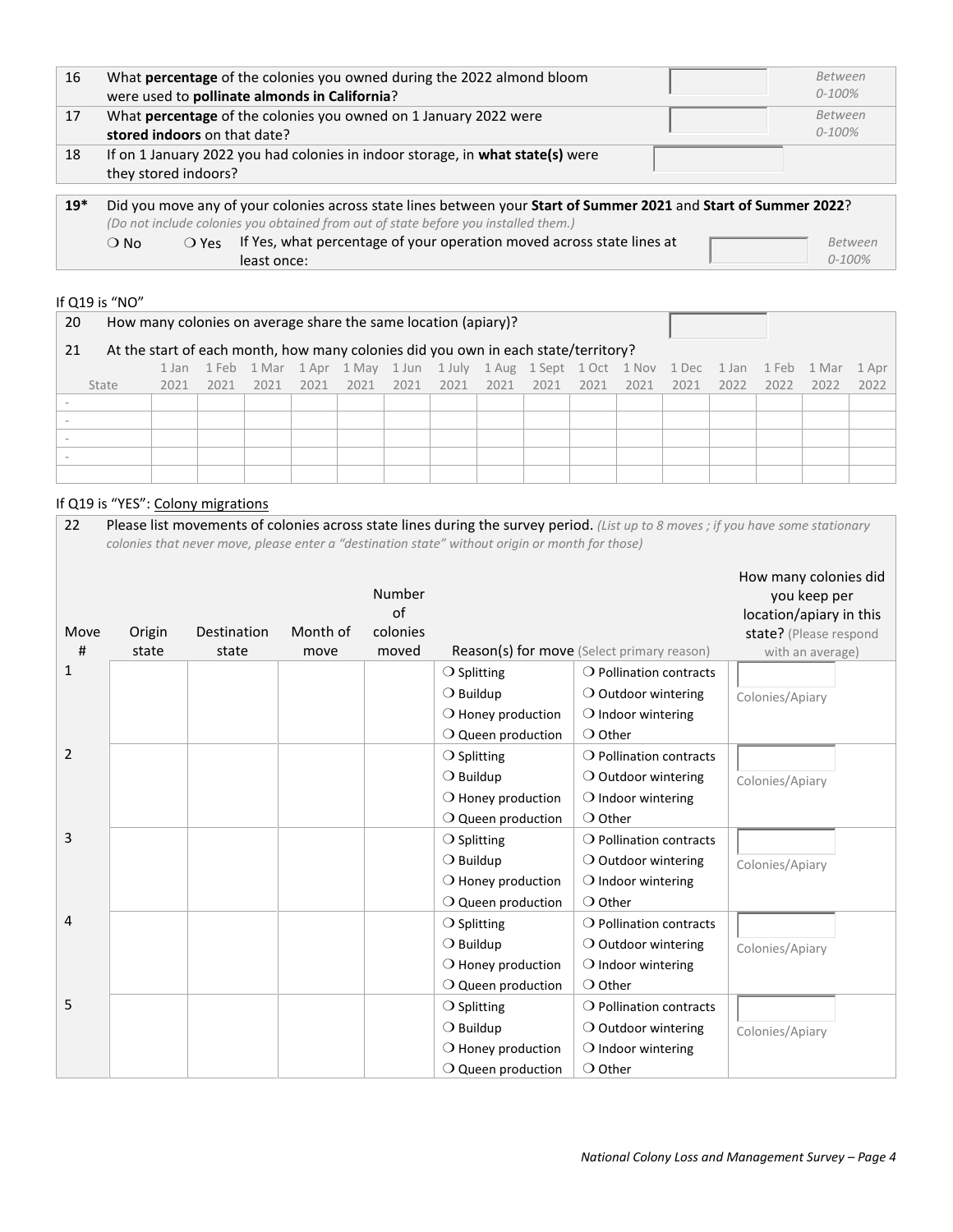| 6 |  | $\bigcirc$ Splitting        | $\bigcirc$ Pollination contracts |                 |
|---|--|-----------------------------|----------------------------------|-----------------|
|   |  | $\bigcirc$ Buildup          | $\bigcirc$ Outdoor wintering     | Colonies/Apiary |
|   |  | $\bigcirc$ Honey production | $\bigcirc$ Indoor wintering      |                 |
|   |  | $\bigcirc$ Queen production | $\bigcirc$ Other                 |                 |
|   |  | $\bigcirc$ Splitting        | $\bigcirc$ Pollination contracts |                 |
|   |  | $\bigcirc$ Buildup          | $\bigcirc$ Outdoor wintering     | Colonies/Apiary |
|   |  | $\bigcirc$ Honey production | $\bigcirc$ Indoor wintering      |                 |
|   |  | $\bigcirc$ Queen production | $\bigcirc$ Other                 |                 |
| 8 |  | $\bigcirc$ Splitting        | $\bigcirc$ Pollination contracts |                 |
|   |  | $\bigcirc$ Buildup          | $\bigcirc$ Outdoor wintering     | Colonies/Apiary |
|   |  | $\bigcirc$ Honey production | $\bigcirc$ Indoor wintering      |                 |
|   |  | $\bigcirc$ Queen production | $\bigcirc$ Other                 |                 |

| 23 | Please provide your email address                                                                                       |       |              |  |
|----|-------------------------------------------------------------------------------------------------------------------------|-------|--------------|--|
|    | This email is requested for administrative purposes and will never be disclosed.                                        |       |              |  |
|    | The Bee Informed Partnership does not share any email addresses.                                                        |       |              |  |
|    |                                                                                                                         |       |              |  |
| 24 | Would you be willing to be <b>contacted</b> regarding survey results and future surveys?                                | ○ Yes | $\Omega$ No. |  |
| 25 | Would you like to receive additional updates from the Bee Informed Partnership and learn<br>about its various programs? | O Yes | $\Omega$ No. |  |

**Congratulations and thank you!** You have just completed **Part 1** of the survey. Your information will be used to generate **colony loss** information that is critical to monitor the health of honey bee colonies in the country.

**Please keep going! Part 2** focuses on how you managed your colonies last year. This information allows us to understand how your management practices are connected to the health of your colonies.

# **Core Management Survey**

### New colonies & queens

*Note that 'providing a new queen' includes giving a colony a mated queen, a queen cell, and even the opportunity to raise a new queen by making a walk-away split or removing the old queen.* 

| $26*$ | During the survey period, did you start or obtain any new colonies?                                                                                 |                  |                 |                                                                                                         | $\bigcirc$ No   | $\bigcirc$ Yes       |  |  |  |  |  |
|-------|-----------------------------------------------------------------------------------------------------------------------------------------------------|------------------|-----------------|---------------------------------------------------------------------------------------------------------|-----------------|----------------------|--|--|--|--|--|
| 27    |                                                                                                                                                     |                  |                 | If Yes, how did you start or obtain your new colonies during the survey period? (Select all that apply) |                 |                      |  |  |  |  |  |
|       | $\Box$ Splits                                                                                                                                       | $\square$ Swarms | $\Box$ Packages | $\Box$ Nucs                                                                                             |                 | $\Box$ Full colonies |  |  |  |  |  |
| $28*$ | Did you provide any <b>new queens</b> to your colonies during the survey period?<br>(Include queens provided both during splitting and requeening.) |                  |                 |                                                                                                         | $\Omega$<br>No. | $\bigcirc$ Yes       |  |  |  |  |  |
| 29    | If Yes, how many of each type of queen did you provide to your colonies during the survey period?                                                   |                  |                 |                                                                                                         |                 |                      |  |  |  |  |  |
|       | Type                                                                                                                                                | Number           |                 |                                                                                                         |                 |                      |  |  |  |  |  |
|       | New mated queens                                                                                                                                    |                  |                 |                                                                                                         |                 |                      |  |  |  |  |  |
|       | Queen cells                                                                                                                                         |                  |                 |                                                                                                         |                 |                      |  |  |  |  |  |
|       | Walk-away splits, or killed queen to allow colony to raise emergency queen                                                                          |                  |                 |                                                                                                         |                 |                      |  |  |  |  |  |
|       | Other, please specify:                                                                                                                              |                  |                 |                                                                                                         |                 |                      |  |  |  |  |  |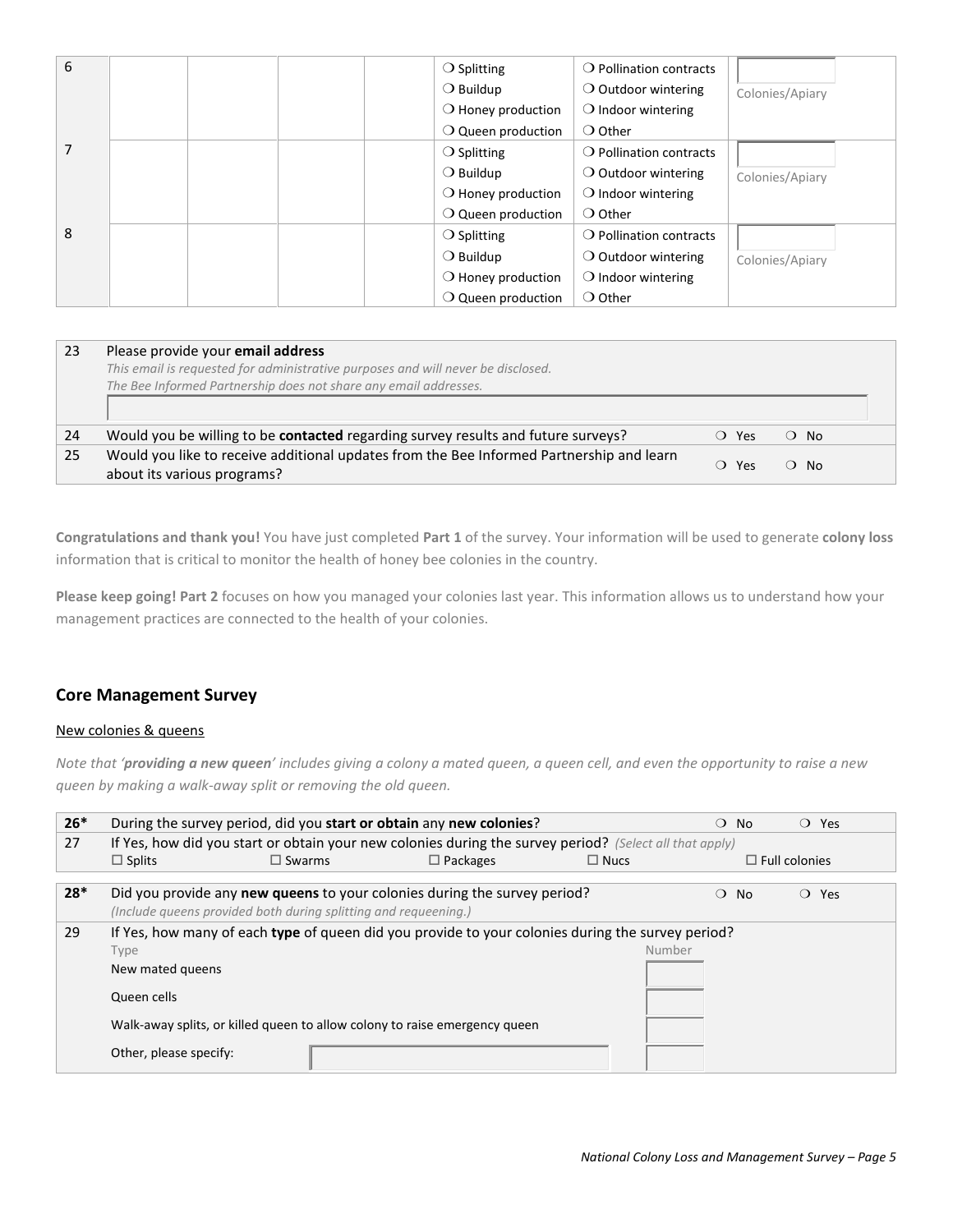| $30*$               | Which, if any, of the following did you apply to any of your colonies between your Start of Summer 2021 and Start of |                                                     |                                             |  |  |  |  |  |  |  |  |  |
|---------------------|----------------------------------------------------------------------------------------------------------------------|-----------------------------------------------------|---------------------------------------------|--|--|--|--|--|--|--|--|--|
|                     | <b>Summer 2022?</b>                                                                                                  |                                                     |                                             |  |  |  |  |  |  |  |  |  |
|                     | (Select all that apply)                                                                                              |                                                     |                                             |  |  |  |  |  |  |  |  |  |
|                     | $\Box$ None of the following                                                                                         | $\Box$ Amitraz-based product (Apivar/other)         | $\Box$ Fluvalinate-based product (Apistan)  |  |  |  |  |  |  |  |  |  |
|                     | $\Box$ Fumagillin (Fumadil B)                                                                                        | $\Box$ Thymol-based product (ApiLife VAR, ApiGuard) | $\Box$ Coumaphos-based product (CheckMite+) |  |  |  |  |  |  |  |  |  |
| $\Box$ Terramycin   |                                                                                                                      | $\Box$ Menthol-based product (Mite-A-Thol)          | $\Box$ Tylan-based product (Tylosin)        |  |  |  |  |  |  |  |  |  |
|                     | $\Box$ Hop oil based product (HopGuard)                                                                              | $\Box$ Formic Acid (MiteAway QuickStrips - MAQS)    | $\Box$ Essential oils                       |  |  |  |  |  |  |  |  |  |
| $\Box$ Mineral oils |                                                                                                                      | $\Box$ Oxalic Acid                                  |                                             |  |  |  |  |  |  |  |  |  |
|                     | $\Box$ Other, please specify:                                                                                        |                                                     |                                             |  |  |  |  |  |  |  |  |  |

| $31*$                                     |                                                                                                             | Which, if any, of the following physical or cultural practices did you apply to any of your colonies between your Start of |
|-------------------------------------------|-------------------------------------------------------------------------------------------------------------|----------------------------------------------------------------------------------------------------------------------------|
|                                           | <b>Summer 2021 and Start of Summer 2022?</b> (Select all that apply)                                        |                                                                                                                            |
|                                           | Note: the following list includes proven and unproven practices, which may or may not control Varroa mites. |                                                                                                                            |
| $\Box$ None of the following              |                                                                                                             | $\Box$ Splitting                                                                                                           |
| $\Box$ Bees bred for resistance to Varroa | $\Box$ Indoor winter storage                                                                                | $\Box$ Splitting that induced a brood break                                                                                |
| $\Box$ Drone brood removal                | $\mapsto$ $\Box$ Miticide in conjunction with brood break<br>from indoor wintering                          | $\;\;\vdash\;\;\square$ Miticide in conjunction with above brood break                                                     |
| $\Box$ Screened bottom boards             | $\Box$ Location/strategic migration that induced a<br>brood break                                           | $\Box$ Other method of inducing a brood break                                                                              |
| $\Box$ Small-cell foundation              | $\mapsto$ $\Box$ Miticide in conjunction with above brood<br>break                                          | $\;\;\vdash\;\;\square$ Miticide in conjunction with above brood break                                                     |
| $\Box$ Powdered sugar                     |                                                                                                             |                                                                                                                            |
| $\Box$ Heat treatments                    |                                                                                                             |                                                                                                                            |
| $\Box$ Other, please specify:             |                                                                                                             |                                                                                                                            |

| 32 |                                                      |               |                |     | If Yes, how often per month did you initiate each activity? (e.g. 3x for May) |     |     |     |     |     |     |     |     |            |     |     |     |     |
|----|------------------------------------------------------|---------------|----------------|-----|-------------------------------------------------------------------------------|-----|-----|-----|-----|-----|-----|-----|-----|------------|-----|-----|-----|-----|
|    | During the survey period, did you initiate a         |               |                | Jan | Feb                                                                           | Mar | Apr | May | Jun | Jul | Aug | Sep | Oct | <b>Nov</b> | Dec | Jan | Feb | Mar |
|    | round of                                             |               |                | '21 | '21                                                                           | '21 | '21 | '21 | '21 | '21 | '21 | '21 | '21 | '21        | '21 | '22 | '22 | '22 |
|    | chemical treatment against<br>Varroa?                | $\bigcirc$ No | $\bigcirc$ Yes |     |                                                                               |     |     |     |     |     |     |     |     |            |     |     |     |     |
|    | physical or cultural practices<br>against Varroa?    | $\bigcirc$ No | $\bigcirc$ Yes |     |                                                                               |     |     |     |     |     |     |     |     |            |     |     |     |     |
|    | colony inspections?                                  | $\bigcirc$ No | $\bigcirc$ Yes |     |                                                                               |     |     |     |     |     |     |     |     |            |     |     |     |     |
|    | Varroa mite monitoring?                              | $\bigcirc$ No | $\bigcirc$ Yes |     |                                                                               |     |     |     |     |     |     |     |     |            |     |     |     |     |
|    | Nosema monitoring?                                   | $\bigcirc$ No | $\bigcirc$ Yes |     |                                                                               |     |     |     |     |     |     |     |     |            |     |     |     |     |
|    | supplemental<br>carbohydrate/sugar feed?             | $\bigcirc$ No | $\bigcirc$ Yes |     |                                                                               |     |     |     |     |     |     |     |     |            |     |     |     |     |
|    | supplemental protein feed?<br>(e.g. protein patties) | $\bigcirc$ No | $\bigcirc$ Yes |     |                                                                               |     |     |     |     |     |     |     |     |            |     |     |     |     |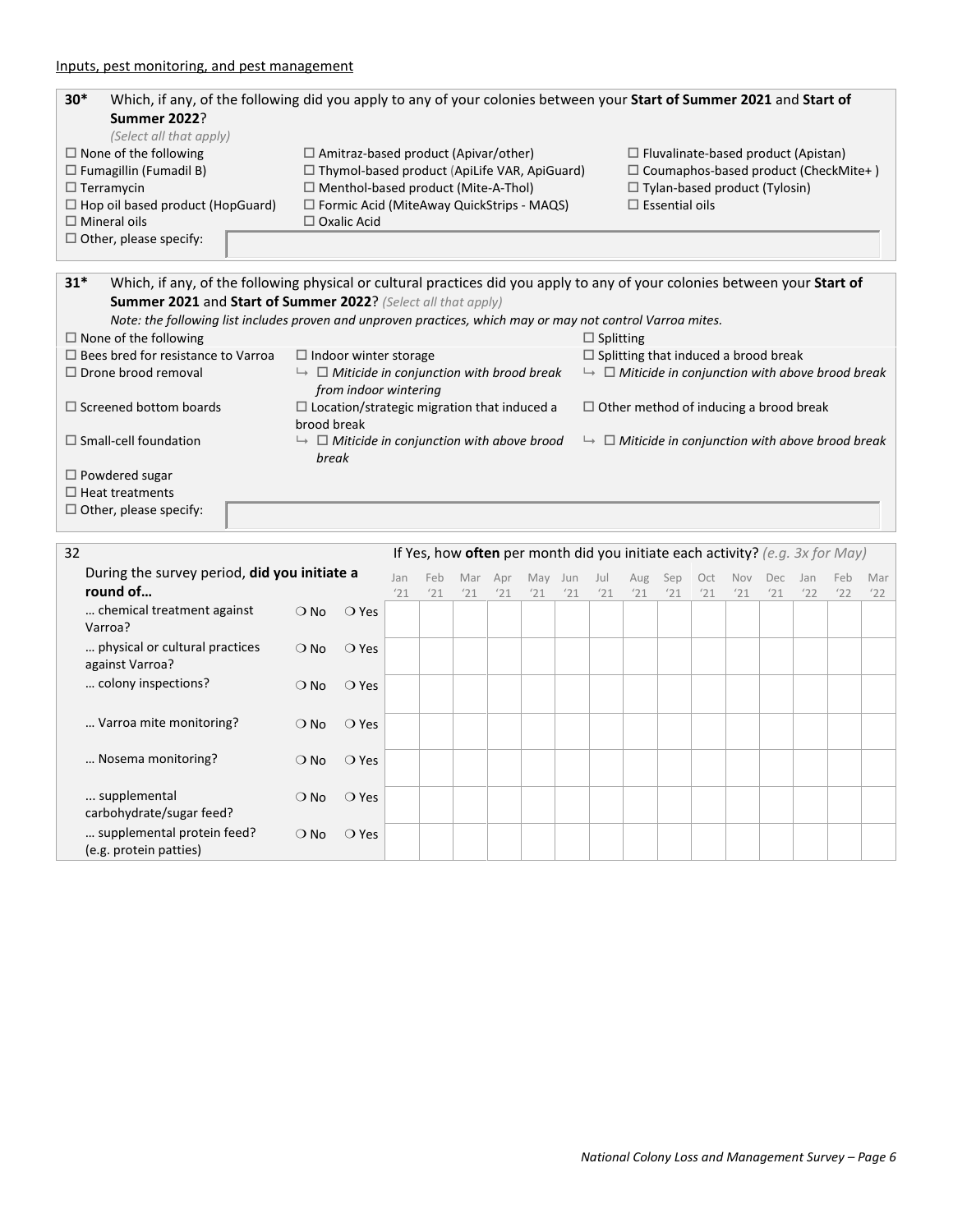# **Focused Management Survey**

This year's Management Survey focuses on practices related to the **Environment** your colonies experience. This includes questions on nectar and pollen flows, supplemental feeding, honey harvest, pollination events, and pesticide and weather impacts.

We'd like to understand how the environment contributes to your colonies' nutrition, and how forage conditions change across the country through the season.

### Forage, feeding, and supplements

| 33    | During which months did the majority of your colonies experience a noticeable nectar flow? (Select all that apply) |                                                                                                                    |        |        |                                           |      |        |                                 |                                        |        |        |                                           |        |                                 |        |
|-------|--------------------------------------------------------------------------------------------------------------------|--------------------------------------------------------------------------------------------------------------------|--------|--------|-------------------------------------------|------|--------|---------------------------------|----------------------------------------|--------|--------|-------------------------------------------|--------|---------------------------------|--------|
|       | $\bigcirc$ I don't know                                                                                            |                                                                                                                    |        |        |                                           |      |        |                                 |                                        |        |        |                                           |        |                                 |        |
|       | Jan                                                                                                                | Feb                                                                                                                | Mar    | Apr    | May                                       | Jun  | July   | Aug                             | Sept                                   | Oct    | Nov    | Dec                                       | Jan    | Feb                             | Mar    |
|       | 2021                                                                                                               | 2021                                                                                                               | 2021   | 2021   | 2021                                      | 2021 | 2021   | 2021                            | 2021                                   | 2021   | 2021   | 2021                                      | 2022   | 2022                            | 2022   |
|       | $\Box$                                                                                                             | $\Box$                                                                                                             | $\Box$ | $\Box$ | $\Box$                                    | □    | □      | $\Box$                          | $\Box$                                 | $\Box$ | $\Box$ | $\Box$                                    | □      | □                               | $\Box$ |
| 34    | During which months did the majority of your colonies experience a noticeable pollen flow? (Select all that apply) |                                                                                                                    |        |        |                                           |      |        |                                 |                                        |        |        |                                           |        |                                 |        |
|       | $\bigcirc$ I don't know                                                                                            |                                                                                                                    |        |        |                                           |      |        |                                 |                                        |        |        |                                           |        |                                 |        |
|       | Jan                                                                                                                | Feb                                                                                                                | Mar    | Apr    | May                                       | Jun  | July   | Aug                             | Sept                                   | Oct    | Nov    | Dec                                       | Jan    | Feb                             | Mar    |
|       | 2021                                                                                                               | 2021                                                                                                               | 2021   | 2021   | 2021                                      | 2021 | 2021   | 2021                            | 2021                                   | 2021   | 2021   | 2021                                      | 2022   | 2022                            | 2022   |
|       | $\Box$                                                                                                             | $\Box$                                                                                                             | $\Box$ | $\Box$ | $\Box$                                    | □    | $\Box$ | $\Box$                          | $\Box$                                 | $\Box$ | $\Box$ | □                                         | $\Box$ | $\Box$                          | $\Box$ |
|       | During the survey period, did you feed a food supplement/substitute or stimulant                                   |                                                                                                                    |        |        |                                           |      |        |                                 |                                        |        |        |                                           |        |                                 |        |
| $35*$ |                                                                                                                    |                                                                                                                    |        |        |                                           |      |        |                                 |                                        |        |        | No<br>$\circ$                             |        | $\bigcirc$ Yes                  |        |
|       |                                                                                                                    | to any of your colonies?                                                                                           |        |        |                                           |      |        |                                 |                                        |        |        |                                           |        |                                 |        |
| 36    |                                                                                                                    | If Yes, which of the following did you feed to any of your colonies between your Start of Summer 2021 and Start of |        |        |                                           |      |        |                                 |                                        |        |        |                                           |        |                                 |        |
|       |                                                                                                                    | <b>Summer 2022?</b>                                                                                                |        |        |                                           |      |        |                                 |                                        |        |        |                                           |        |                                 |        |
|       |                                                                                                                    | (Select all that apply)                                                                                            |        |        |                                           |      |        |                                 |                                        |        |        |                                           |        |                                 |        |
|       |                                                                                                                    | $\Box$ None of the following                                                                                       |        |        |                                           |      |        |                                 |                                        |        |        |                                           |        |                                 |        |
|       | Carbohydrates/Sugars                                                                                               |                                                                                                                    |        |        |                                           |      |        | Protein                         |                                        |        |        | Stimulants                                |        |                                 |        |
|       |                                                                                                                    | $\Box$ Honey (capped frames)                                                                                       |        |        | $\Box$ High Fructose Corn Syrup (HFCS)    |      |        | $\Box$ Protein supplement (e.g. |                                        |        |        | $\Box$ Essential oils in sugar feed (e.g. |        |                                 |        |
|       |                                                                                                                    |                                                                                                                    |        |        |                                           |      |        |                                 | MegaBee, BeePro, UltraBee)             |        |        |                                           |        | VitaFeed Green/Gold, Honey-B-   |        |
|       |                                                                                                                    |                                                                                                                    |        |        |                                           |      |        |                                 |                                        |        |        | $\Box$ Probiotics                         |        | Healthy, Hive Alive, ProHealth) |        |
|       |                                                                                                                    | $\Box$ Honey (excess extracted)                                                                                    |        |        | $\Box$ Sugar syrup (sucrose, sugar water, |      |        |                                 | $\Box$ Natural pollen (loose or stored |        |        |                                           |        |                                 |        |
|       | $\Box$ Dry sugar                                                                                                   |                                                                                                                    |        |        | Pro-Sweet, liquid feed)                   |      |        | in combs)                       |                                        |        |        |                                           |        |                                 |        |
|       |                                                                                                                    |                                                                                                                    |        |        | $\Box$ Candy (fondant, winter patties)    |      |        |                                 |                                        |        |        |                                           |        |                                 |        |
|       |                                                                                                                    | $\Box$ Other, please specify:                                                                                      |        |        |                                           |      |        |                                 |                                        |        |        |                                           |        |                                 |        |

# Honey harvest

| 37                                                 | Did you harvest any honey during the survey period?<br>$\overline{O}$ Yes<br>$\bigcirc$ No                      |                                      |                            |                   |  |  |  |  |  |  |
|----------------------------------------------------|-----------------------------------------------------------------------------------------------------------------|--------------------------------------|----------------------------|-------------------|--|--|--|--|--|--|
| 38                                                 | If Yes, of the states your colonies were stationed in during the survey period, in which did you harvest honey? |                                      |                            |                   |  |  |  |  |  |  |
| How many total pounds of<br>From how many colonies |                                                                                                                 |                                      |                            |                   |  |  |  |  |  |  |
|                                                    | Did you harvest                                                                                                 | What were the main nectar source(s)? |                            |                   |  |  |  |  |  |  |
| State                                              | in this state?                                                                                                  | this state?                          | state from these colonies? | (Provide up to 3) |  |  |  |  |  |  |
|                                                    | No $\bigcirc$ Yes<br>$\Omega$                                                                                   |                                      |                            |                   |  |  |  |  |  |  |
|                                                    | No $\circ$ Yes<br>$\Omega$                                                                                      |                                      |                            |                   |  |  |  |  |  |  |
|                                                    | No $\bigcirc$ Yes                                                                                               |                                      |                            |                   |  |  |  |  |  |  |
|                                                    | Yes<br>No.<br>$\circ$                                                                                           |                                      |                            |                   |  |  |  |  |  |  |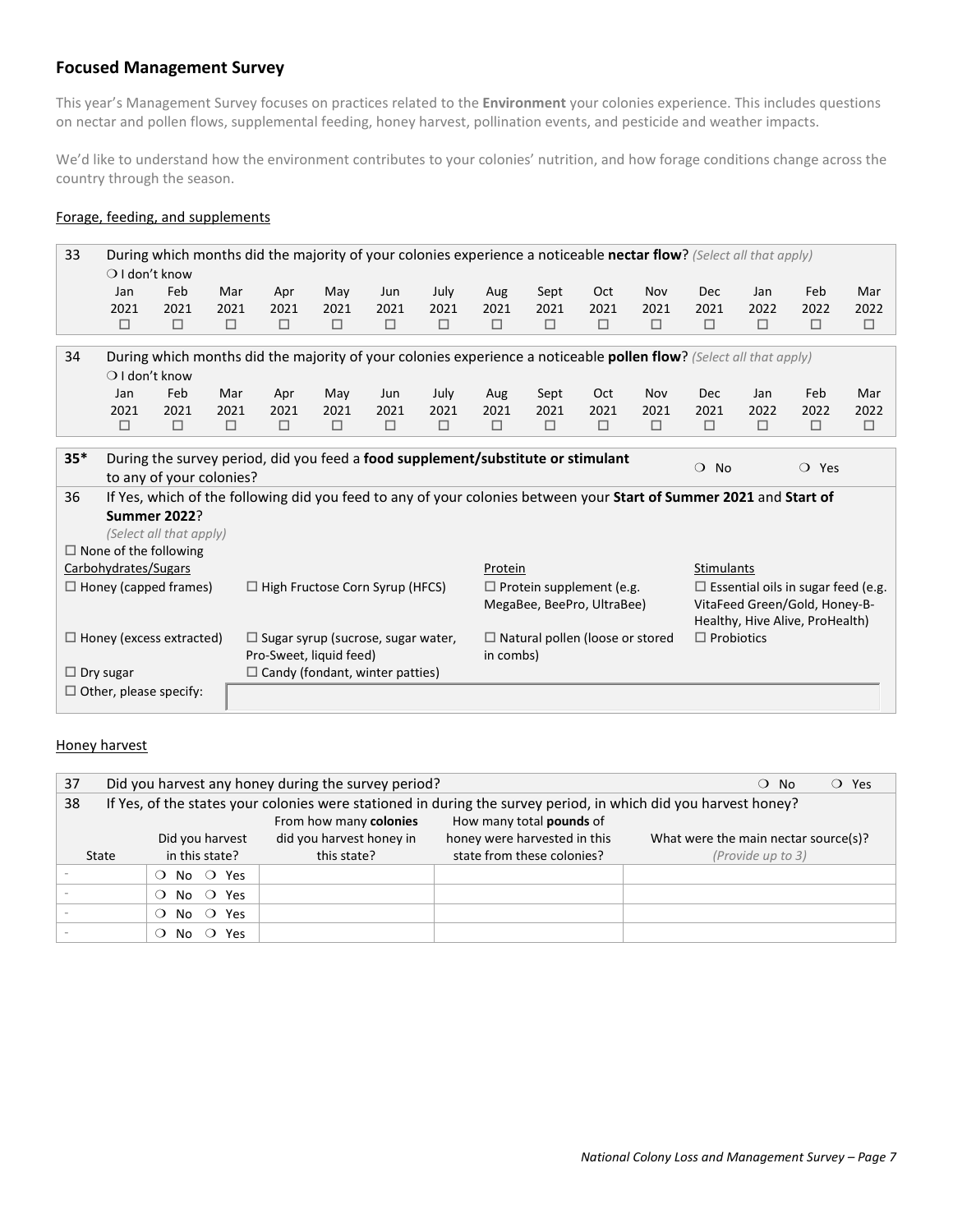### Pollination of Crops

| 39 | During the survey period, did you use any of your colonies specifically for pollination of agricultural                                |          |                                                   |                      |                            |                                   | $\bigcirc$ No<br>$\circ$ Yes      |  |  |
|----|----------------------------------------------------------------------------------------------------------------------------------------|----------|---------------------------------------------------|----------------------|----------------------------|-----------------------------------|-----------------------------------|--|--|
|    | crops? (i.e. crops that are commercially grown on field scales; do not include home gardens)                                           |          |                                                   |                      |                            |                                   |                                   |  |  |
| 40 | If Yes, how many colonies did you use to pollinate each crop during the survey period?                                                 |          |                                                   |                      |                            |                                   |                                   |  |  |
|    |                                                                                                                                        |          |                                                   |                      |                            | Did you provide                   | Did you provide                   |  |  |
|    |                                                                                                                                        | # of     | Did the bee population of the colonies increase,  |                      |                            | carbohydrate/                     | protein feed                      |  |  |
|    |                                                                                                                                        | colonies | decrease, or stay the same during the pollination |                      |                            | sugar feed during                 | during                            |  |  |
|    | Crop                                                                                                                                   | used     | event?                                            |                      |                            | pollination?                      | pollination?                      |  |  |
|    |                                                                                                                                        |          | $\bigcirc$ Increased                              | $\bigcirc$ Decreased | $\bigcirc$ Stayed the same | No $\bigcirc$ Yes<br>$\Omega$     | $\bigcirc$ Yes<br>$\Omega$<br>No. |  |  |
|    |                                                                                                                                        |          | $\bigcirc$ Increased                              | $\bigcirc$ Decreased | $\bigcirc$ Stayed the same | No $\bigcirc$ Yes<br>$\Omega$     | $\bigcirc$ Yes<br>No.<br>$\Omega$ |  |  |
|    |                                                                                                                                        |          | $\bigcirc$ Increased                              | $\bigcirc$ Decreased | $\bigcirc$ Stayed the same | $\circ$<br>No<br>Yes<br>$\Omega$  | $\bigcirc$ Yes<br>No.<br>$\Omega$ |  |  |
|    |                                                                                                                                        |          | $\bigcirc$ Increased                              | ○ Decreased          | $\bigcirc$ Stayed the same | $\circ$<br>No.<br>Yes<br>$\Omega$ | $\bigcirc$ Yes<br>$\Omega$<br>No. |  |  |
| 41 | Did you derive an income by renting your colonies for pollination?<br>$\bigcirc$ Prefer not to say<br>$\bigcirc$ No<br>$\Omega$<br>Yes |          |                                                   |                      |                            |                                   |                                   |  |  |

#### Pesticide impacts

| 42 | During the survey period, did you notice <b>damage</b> to your colonies that you think was caused by<br><b>pesticides</b> (excluding apicultural treatments)? |                                                                                         |                                           |        |                                                                            |      |                             |      |                         |                                                                                    | $\Omega$   | <b>No</b>                 | $\bigcirc$ Yes     |                         |        |
|----|---------------------------------------------------------------------------------------------------------------------------------------------------------------|-----------------------------------------------------------------------------------------|-------------------------------------------|--------|----------------------------------------------------------------------------|------|-----------------------------|------|-------------------------|------------------------------------------------------------------------------------|------------|---------------------------|--------------------|-------------------------|--------|
|    | If Yes, please provide some details below.                                                                                                                    |                                                                                         |                                           |        |                                                                            |      |                             |      |                         |                                                                                    |            |                           |                    |                         |        |
|    |                                                                                                                                                               | (If there were several such events, please give information on the most impactful one.) |                                           |        |                                                                            |      |                             |      |                         |                                                                                    |            |                           |                    |                         |        |
| 43 |                                                                                                                                                               | In which state did the event occur?                                                     |                                           |        |                                                                            |      |                             |      |                         |                                                                                    |            |                           |                    |                         |        |
| 44 |                                                                                                                                                               |                                                                                         |                                           |        | Which month(s) did the event occur? (Select all that apply)                |      |                             |      |                         |                                                                                    |            |                           |                    |                         |        |
|    | Jan                                                                                                                                                           | Feb                                                                                     | Mar                                       | Apr    | May                                                                        | Jun  | July                        | Aug  | Sept                    | Oct                                                                                | <b>Nov</b> | Dec                       | Jan                | Feb                     | Mar    |
|    | 2021                                                                                                                                                          | 2021                                                                                    | 2021                                      | 2021   | 2021                                                                       | 2021 | 2021                        | 2021 | 2021                    | 2021                                                                               | 2021       | 2021                      | 2022               | 2022                    | 2022   |
|    | □                                                                                                                                                             | □                                                                                       | $\Box$                                    | $\Box$ | □                                                                          | □    | □                           | □    | □                       | □                                                                                  | □          | □                         | п                  | $\Box$                  | $\Box$ |
| 45 |                                                                                                                                                               |                                                                                         |                                           |        |                                                                            |      |                             |      |                         | How would you primarily characterize the location of the affected apiary/apiaries? |            |                           |                    |                         |        |
|    | $\bigcirc$ Urban                                                                                                                                              |                                                                                         |                                           |        | $\bigcirc$ Sub-urban                                                       |      |                             |      | $\bigcirc$ Agricultural |                                                                                    |            |                           | $\bigcirc$ Natural |                         |        |
| 46 |                                                                                                                                                               |                                                                                         |                                           |        | If in an agricultural/natural location, which crops were nearby?           |      |                             |      |                         |                                                                                    |            |                           |                    | $\bigcirc$ I don't know |        |
| 47 |                                                                                                                                                               |                                                                                         |                                           |        | What effects on the colonies did you observe? (Select all that apply)      |      |                             |      |                         |                                                                                    |            |                           |                    |                         |        |
|    |                                                                                                                                                               | $\Box$ Poor buildup                                                                     |                                           |        |                                                                            |      | $\Box$ Population depletion |      |                         |                                                                                    |            | $\Box$ Trembling bees     |                    |                         |        |
|    |                                                                                                                                                               |                                                                                         | $\Box$ Dead bees around the hive(s)       |        |                                                                            |      | $\Box$ Dead bees in hive(s) |      |                         |                                                                                    |            | $\Box$ Dead or sick brood |                    |                         |        |
| 48 |                                                                                                                                                               |                                                                                         | How many colonies were affected?          |        |                                                                            |      |                             |      |                         |                                                                                    |            |                           |                    |                         |        |
| 49 |                                                                                                                                                               |                                                                                         |                                           |        | What percentage of the affected colonies died?                             |      |                             |      |                         |                                                                                    |            |                           |                    |                         |        |
|    | $\bigcirc$ None                                                                                                                                               |                                                                                         |                                           |        | $\bigcirc$ Less than 25%                                                   |      | $\bigcirc$ 25-50%           |      |                         | $O$ 50-75%                                                                         |            |                           | $\bigcirc$ 75-100% |                         |        |
| 50 |                                                                                                                                                               |                                                                                         |                                           |        | Did you report this to any government agency or official reporting system? |      |                             |      |                         |                                                                                    |            | $\bigcirc$ No             | $\bigcirc$ Yes     |                         |        |
| 51 |                                                                                                                                                               |                                                                                         | If No, describe why you did not report it |        |                                                                            |      |                             |      |                         |                                                                                    |            |                           |                    |                         |        |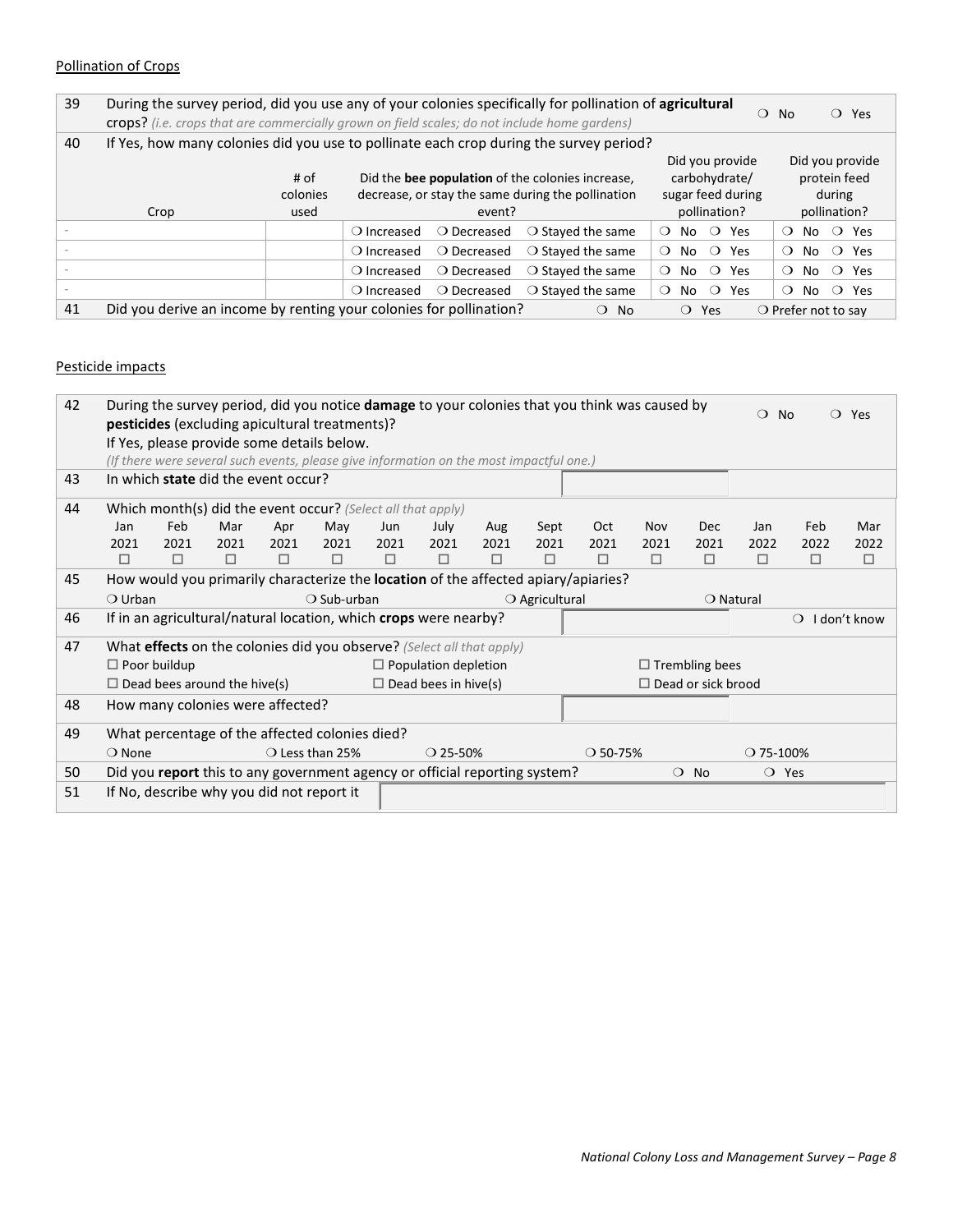The following questions are about unusual and extreme weather events you may have experienced in your region and how these events impacted your beekeeping.

| 52 | <b>Drought and Fire</b>                                                                                                                 |               |                                                      |             |               |           |               |                |  |  |
|----|-----------------------------------------------------------------------------------------------------------------------------------------|---------------|------------------------------------------------------|-------------|---------------|-----------|---------------|----------------|--|--|
|    | Did you experience drought or unusual dry weather?                                                                                      |               | $\bigcirc$ Yes<br>$\circ$ No                         |             |               |           |               |                |  |  |
|    | Did fire accompany the drought?                                                                                                         |               | $\circ$<br><b>No</b><br>$\bigcirc$ Yes               |             |               |           |               |                |  |  |
|    | Please describe the impact of drought and fire on your beekeeping. (Select all that apply)                                              |               |                                                      |             |               |           |               |                |  |  |
|    | $\Box$ Colonies lost or killed                                                                                                          |               | $\Box$ No noticeable impact                          |             |               |           |               |                |  |  |
|    | $\Box$ Decreased bee population or brood production                                                                                     |               | $\Box$ Increased bee population or brood production  |             |               |           |               |                |  |  |
|    | $\Box$ Decreased honey crop                                                                                                             |               | $\Box$ Increased honey crop                          |             |               |           |               |                |  |  |
|    | $\Box$ Required more supplemental feeding than usual                                                                                    |               | $\Box$ Required less supplemental feeding than usual |             |               |           |               |                |  |  |
|    | $\Box$ Decreased or delayed queen production or mating                                                                                  |               | $\Box$ Improved queen production or mating           |             |               |           |               |                |  |  |
|    | $\Box$ Travel or logistic issues (including additional movement of colonies)<br>$\Box$ Other, please specify:                           |               |                                                      |             |               |           |               |                |  |  |
|    |                                                                                                                                         |               |                                                      |             |               |           |               |                |  |  |
| 53 | <b>Rain and Flooding</b>                                                                                                                |               |                                                      |             |               |           |               |                |  |  |
|    | Did you experience unusual rain?                                                                                                        |               |                                                      |             | $\bigcirc$ No |           |               | $\bigcirc$ Yes |  |  |
|    | Did flooding accompany the unusual rain?                                                                                                |               |                                                      |             | $\circ$       | No        |               | $\bigcirc$ Yes |  |  |
|    | Please describe the impact of unusual rain and flooding on your beekeeping. (Select all that apply)                                     |               |                                                      |             |               |           |               |                |  |  |
|    | $\Box$ Colonies lost or killed                                                                                                          |               | $\Box$ No noticeable impact                          |             |               |           |               |                |  |  |
|    | $\Box$ Decreased bee population or brood production                                                                                     |               | $\Box$ Increased bee population or brood production  |             |               |           |               |                |  |  |
|    | $\Box$ Decreased honey crop                                                                                                             |               | $\Box$ Increased honey crop                          |             |               |           |               |                |  |  |
|    | $\Box$ Required more supplemental feeding than usual                                                                                    |               | $\Box$ Required less supplemental feeding than usual |             |               |           |               |                |  |  |
|    | $\Box$ Decreased or delayed queen production or mating                                                                                  |               | $\Box$ Improved queen production or mating           |             |               |           |               |                |  |  |
|    | $\Box$ Travel or logistic issues (including additional movement of colonies)                                                            |               |                                                      |             |               |           |               |                |  |  |
|    | $\Box$ Other, please specify:                                                                                                           |               |                                                      |             |               |           |               |                |  |  |
|    |                                                                                                                                         |               |                                                      |             |               |           |               |                |  |  |
| 54 |                                                                                                                                         |               |                                                      |             |               |           |               |                |  |  |
|    | Unusual or extreme temperatures                                                                                                         |               |                                                      |             | $\circ$       | <b>No</b> |               | $\bigcirc$ Yes |  |  |
|    | Did you experience unusual or extreme cold weather?<br>If Yes, in which season did this occur?                                          | $\Box$ Spring | $\Box$ Summer                                        | $\Box$ Fall |               |           | $\Box$ Winter |                |  |  |
|    | Did you experience unusual or extreme hot weather?                                                                                      |               |                                                      |             | $\bigcirc$ No |           |               | $\bigcirc$ Yes |  |  |
|    | If Yes, in which season did this occur?                                                                                                 | $\Box$ Spring | $\Box$ Summer                                        | $\Box$ Fall |               |           | $\Box$ Winter |                |  |  |
|    |                                                                                                                                         |               |                                                      |             |               |           |               |                |  |  |
|    | Please describe the impact of unusual temperatures on your beekeeping. (Select all that apply)<br>$\Box$ Colonies lost or killed        |               | $\Box$ No noticeable impact                          |             |               |           |               |                |  |  |
|    | $\Box$ Decreased bee population or brood production                                                                                     |               | $\Box$ Increased bee population or brood production  |             |               |           |               |                |  |  |
|    | $\Box$ Decreased honey crop                                                                                                             |               | $\Box$ Increased honey crop                          |             |               |           |               |                |  |  |
|    | $\Box$ Required more supplemental feeding than usual                                                                                    |               | $\Box$ Required less supplemental feeding than usual |             |               |           |               |                |  |  |
|    | $\Box$ Decreased or delayed queen production or mating                                                                                  |               | $\Box$ Improved queen production or mating           |             |               |           |               |                |  |  |
|    | $\Box$ Travel or logistic issues (including additional movement of colonies)                                                            |               |                                                      |             |               |           |               |                |  |  |
|    | $\Box$ Other, please specify:                                                                                                           |               |                                                      |             |               |           |               |                |  |  |
|    |                                                                                                                                         |               |                                                      |             |               |           |               |                |  |  |
| 55 | <b>High winds and storms</b>                                                                                                            |               |                                                      |             |               |           |               |                |  |  |
|    | Did you experience high winds or severe storms?                                                                                         |               |                                                      |             | $\circ$ No    |           |               | $\bigcirc$ Yes |  |  |
|    | Please describe the impact of high winds or severe storms on your beekeeping. (Select all that apply)<br>$\Box$ Colonies lost or killed |               | $\Box$ No noticeable impact                          |             |               |           |               |                |  |  |
|    | $\Box$ Decreased bee population or brood production                                                                                     |               | $\Box$ Increased bee population or brood production  |             |               |           |               |                |  |  |
|    | $\Box$ Decreased honey crop                                                                                                             |               | $\Box$ Increased honey crop                          |             |               |           |               |                |  |  |
|    | $\Box$ Required more supplemental feeding than usual                                                                                    |               | $\Box$ Required less supplemental feeding than usual |             |               |           |               |                |  |  |
|    | $\Box$ Decreased or delayed queen production or mating                                                                                  |               | $\Box$ Improved queen production or mating           |             |               |           |               |                |  |  |

 $\square$  Other, please specify: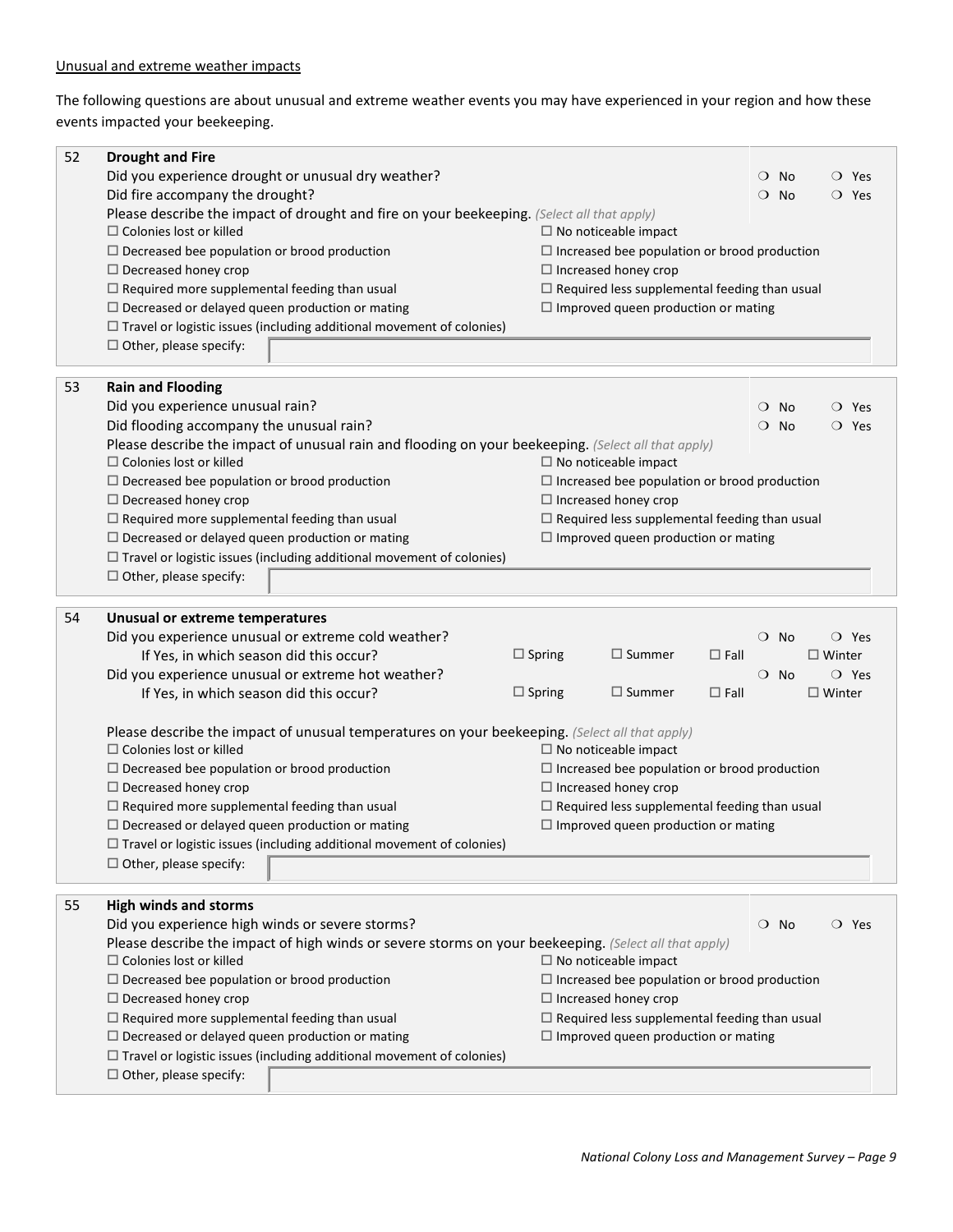# **Demographic Survey**

|    | A little bit about you                                                                                                                                                                                                           |                                                                      |                                                                       |  |  |  |  |  |
|----|----------------------------------------------------------------------------------------------------------------------------------------------------------------------------------------------------------------------------------|----------------------------------------------------------------------|-----------------------------------------------------------------------|--|--|--|--|--|
| 56 | Why did you keep bees? (Select all that apply)<br>$\Box$ For pollination contracts                                                                                                                                               |                                                                      | $\Box$ To produce honey/wax/pollen for sale                           |  |  |  |  |  |
|    | $\Box$ To produce queens or queen cells for sale                                                                                                                                                                                 | $\Box$ To produce honey/wax/pollen/queens for personal use           |                                                                       |  |  |  |  |  |
|    | $\Box$ To produce packages for sale                                                                                                                                                                                              | $\Box$ For enjoyment/hobby                                           |                                                                       |  |  |  |  |  |
|    | $\Box$ To produce nucs for sale                                                                                                                                                                                                  | $\Box$ For teaching/education                                        |                                                                       |  |  |  |  |  |
|    | $\Box$ Other, please specify:                                                                                                                                                                                                    |                                                                      |                                                                       |  |  |  |  |  |
| 57 | What gender do you identify as?                                                                                                                                                                                                  |                                                                      |                                                                       |  |  |  |  |  |
| 58 | How do you characterize your ethnicity? (Select all that apply)<br>□ American Indian or Alaska Native (e.g. Blackfoot Tribe, Navajo                                                                                              | $\Box$ Asian (e.g. Asian Indian, Chinese, Thai, etc.)                |                                                                       |  |  |  |  |  |
|    | Nation, Nome Eskimo Community, etc.)                                                                                                                                                                                             |                                                                      |                                                                       |  |  |  |  |  |
|    | $\Box$ Black or African American (e.g. African American, Nigerian,                                                                                                                                                               |                                                                      | $\Box$ Hispanic, Latino, or Spanish origin (e.g. American Mexican,    |  |  |  |  |  |
|    | Jamaican, etc.)                                                                                                                                                                                                                  | Mexican, Colombian, etc.)                                            |                                                                       |  |  |  |  |  |
|    | □ Middle Eastern or North African (e.g. Iraqi, Egyptian, Moroccan,<br>etc.)                                                                                                                                                      |                                                                      | $\Box$ Native Hawaiian or Other Pacific Islander (e.g. Native Hawaii, |  |  |  |  |  |
|    | $\Box$ White (e.g. English, German, French, etc.)                                                                                                                                                                                | Samoan, Maori, etc.)<br>$\Box$ I prefer to not say                   |                                                                       |  |  |  |  |  |
| 59 | To which age bracket do you belong? (Select one category)                                                                                                                                                                        |                                                                      |                                                                       |  |  |  |  |  |
|    | $\bigcirc$ 35-44 years old                                                                                                                                                                                                       |                                                                      |                                                                       |  |  |  |  |  |
|    | $\bigcirc$ 18-24 years old<br>$\bigcirc$ 45-54 years old                                                                                                                                                                         | $\bigcirc$ 55-64 years old                                           | $\bigcirc$ 75-84 years old                                            |  |  |  |  |  |
|    | $\bigcirc$ 25-34 years old<br>Approximately how many years have you been keeping bees?                                                                                                                                           | $\bigcirc$ 65-74 years old                                           | $\bigcirc$ 85 years or older                                          |  |  |  |  |  |
| 60 |                                                                                                                                                                                                                                  |                                                                      | (in years)                                                            |  |  |  |  |  |
| 61 | On average how many years have your staff been keeping bees? (if applicable)                                                                                                                                                     |                                                                      | (in years/person)                                                     |  |  |  |  |  |
| 62 | During Summer 2021, on average how many full-time beekeepers worked taking care of your bees?                                                                                                                                    |                                                                      |                                                                       |  |  |  |  |  |
|    | (Count two half-time beekeepers as the equivalent of one full-time beekeeper.)                                                                                                                                                   |                                                                      |                                                                       |  |  |  |  |  |
|    |                                                                                                                                                                                                                                  |                                                                      |                                                                       |  |  |  |  |  |
| 63 | What are your current main sources of information to improve your beekeeping? (Select up to 3)                                                                                                                                   |                                                                      |                                                                       |  |  |  |  |  |
|    | $\Box$ Other beekeepers that you know personally (e.g. mentor,                                                                                                                                                                   |                                                                      | $\Box$ Apiary inspector (or any state official)                       |  |  |  |  |  |
|    | friends, family, neighbors)                                                                                                                                                                                                      |                                                                      |                                                                       |  |  |  |  |  |
|    | $\Box$ Other beekeepers that you DO NOT know personally (e.g.<br>contributors to magazines, blogs, YouTube videos, social media)                                                                                                 | $\Box$ University Extension / Outreach personnel                     |                                                                       |  |  |  |  |  |
|    | $\Box$ Beekeeping club / association (local or state)                                                                                                                                                                            | $\square$ Scientists and researchers (e.g. university, USDA)         |                                                                       |  |  |  |  |  |
|    | $\Box$ Beekeeping organization (regional, national, international; e.g.                                                                                                                                                          | $\Box$ Non-profit organization (e.g. Bee Informed Partnership, Honey |                                                                       |  |  |  |  |  |
|    | WAS, HAS, EAS, ABF, AHPA, Apimondia)                                                                                                                                                                                             | Bee Health Coalition, Project Apis m.)                               |                                                                       |  |  |  |  |  |
|    | $\Box$ Suppliers (of beekeeping equipment)                                                                                                                                                                                       |                                                                      |                                                                       |  |  |  |  |  |
|    | $\Box$ Other, please specify:                                                                                                                                                                                                    |                                                                      |                                                                       |  |  |  |  |  |
|    |                                                                                                                                                                                                                                  |                                                                      |                                                                       |  |  |  |  |  |
| 64 | What do you think are the most trustworthy sources of information to improve your beekeeping? (Select up to 3)<br>$\Box$ Other beekeepers that you know personally (e.g. mentor, $\Box$ Apiary inspector (or any state official) |                                                                      |                                                                       |  |  |  |  |  |
|    | friends, family, neighbors)                                                                                                                                                                                                      |                                                                      |                                                                       |  |  |  |  |  |
|    | $\Box$ Other beekeepers that you DO NOT know personally (e.g.<br>contributors to magazines, blogs, YouTube videos, social media)                                                                                                 |                                                                      | $\Box$ University Extension / Outreach personnel                      |  |  |  |  |  |
|    | $\Box$ Beekeeping club / association (local or state)                                                                                                                                                                            |                                                                      | $\Box$ Scientists and researchers (e.g. university, USDA)             |  |  |  |  |  |
|    | $\Box$ Beekeeping organization (regional, national, international; e.g.                                                                                                                                                          | $\Box$ Non-profit organization (e.g. Bee Informed Partnership, Honey |                                                                       |  |  |  |  |  |
|    | WAS, HAS, EAS, ABF, AHPA, Apimondia)                                                                                                                                                                                             | Bee Health Coalition, Project Apis m.)                               |                                                                       |  |  |  |  |  |
|    | $\Box$ Suppliers (of beekeeping equipment)                                                                                                                                                                                       |                                                                      |                                                                       |  |  |  |  |  |
|    | $\Box$ Other, please specify:                                                                                                                                                                                                    |                                                                      |                                                                       |  |  |  |  |  |
|    |                                                                                                                                                                                                                                  |                                                                      |                                                                       |  |  |  |  |  |
| 65 | In what formats do you currently get most of your information? (Select up to 3)                                                                                                                                                  |                                                                      |                                                                       |  |  |  |  |  |
|    | $\Box$ Informal discussions with other beekeepers outside of any group event                                                                                                                                                     | $\Box$ Books                                                         |                                                                       |  |  |  |  |  |
|    | $\Box$ Informal discussions with other beekeepers at meeting/conventions                                                                                                                                                         |                                                                      | $\Box$ Bee journals or magazines                                      |  |  |  |  |  |
|    | (local, state, regional, national, international)<br>$\Box$ Lectures (in-person)                                                                                                                                                 |                                                                      | $\Box$ University Extension / Outreach publications                   |  |  |  |  |  |
|    | $\Box$ Lectures (online)                                                                                                                                                                                                         |                                                                      | $\Box$ Scientific publications                                        |  |  |  |  |  |
|    | $\Box$ Hands-on demonstrations (in-person)                                                                                                                                                                                       |                                                                      | $\Box$ Online blogs, newsletters, and websites                        |  |  |  |  |  |
|    | $\Box$ Hands-on demonstrations (online)                                                                                                                                                                                          |                                                                      | $\Box$ Online forums and social media                                 |  |  |  |  |  |
|    | $\Box$ Podcasts                                                                                                                                                                                                                  |                                                                      |                                                                       |  |  |  |  |  |
|    | $\Box$ Other, please specify:                                                                                                                                                                                                    |                                                                      |                                                                       |  |  |  |  |  |
|    |                                                                                                                                                                                                                                  |                                                                      |                                                                       |  |  |  |  |  |